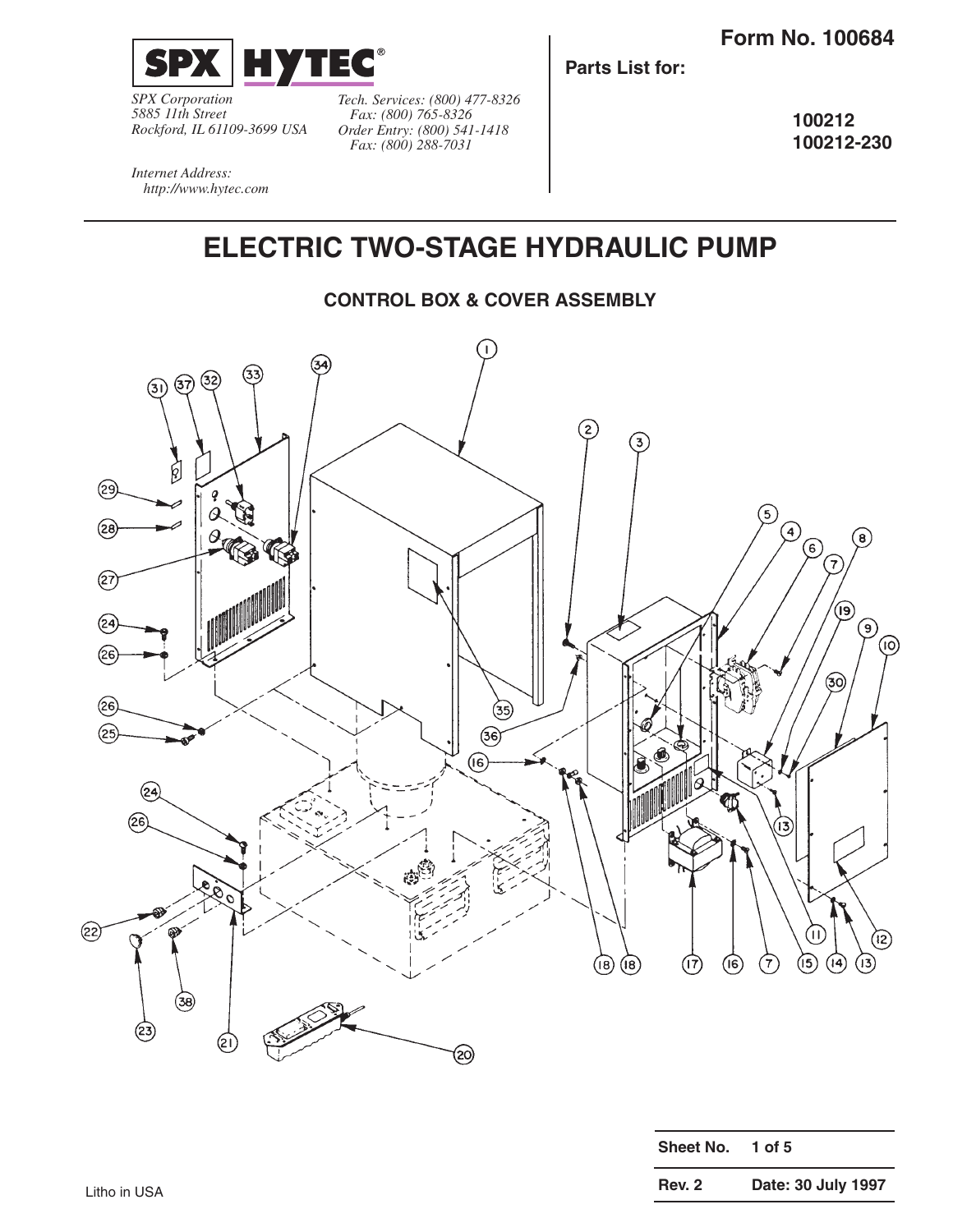| Item<br>No.    | Part<br>No.        | No.<br>Req'd   |                                               |
|----------------|--------------------|----------------|-----------------------------------------------|
|                |                    |                | <b>Description</b>                            |
| 1              | 50946WH2           | 1              | <b>Shroud Cover</b>                           |
| $\overline{c}$ | 104484             | 1              | Hex Hd. Mach. Screw (10-24 UNC X 3/4 Lg.)     |
| 3              | 202504             | 1              | <b>Rotation Decal</b>                         |
| 4              | 60235PU2           | 1              | End Panel & Electrical Box                    |
| 5              | 15497              | 5              | <b>Rubber Grommet</b>                         |
| 6              | 420718-4           | $\mathbf{1}$   | Contactor                                     |
| 7              | 10166              | AR             | Rd. Hd. Machine Screw (#10-24 UNC X 1/2 Lg.)  |
| 8              | 14667              | 1              | <b>Relay Starter</b>                          |
| 9              | 307980             | $\mathbf{1}$   | <b>Electrical Schematic Decal</b>             |
| 10             | 42457PU2           | 1              | <b>Cover Plate</b>                            |
| 11             | 204607             | 1              | <b>Specifications Decal</b>                   |
| 12             | 200188             | 1              | <b>Warning Decal</b>                          |
| 13             | 10975              | <b>AR</b>      | Pan Hd. Machine Screw (#8-32 X 5/16 Lg.)      |
| 14             | 11107              | AR             | Serrated Washer (#8 Internal Tooth)           |
| 15             | 11203              | $\overline{1}$ | <b>Strain Relief</b>                          |
| 16             | 11108              | AR             | Serrated Washer (#10 External Tooth)          |
| 17             | 39692              | 1              | Transformer                                   |
| 18             | 10197              | $\overline{c}$ | Hex Nut (#10-24 UNC)                          |
| 19             | 15906              | 1              | Lockwasher (#6 External Tooth)                |
| 20             | 25017              | 1<br>1         | <b>Remote Control Assembly</b>                |
| 21             | 202763<br>36746WH2 | 1              | Decal (Used on Remote Control)<br>Angle Plate |
| 22             | 12176              | $\mathbf{1}$   | <b>Strain Relief Bushing</b>                  |
| 23             | 15327              | 1              | Snap Plug (For 7/8 Hole)                      |
| 24             | 16613              | AR             | Pan Hd. Machine Screw (#10-24 X 5/16 Lg.)     |
| 25             | 14394              | AR             | Self-Tapping Screw (#10 X 3/8 Lg.)            |
| 26             | 12356              | <b>AR</b>      | Serrated Washer (#10 Internal Tooth)          |
| 27             | 39283              | $\mathbf{1}$   | Pushbutton Switch (Red)                       |
| 28             | 203769             | $\mathbf{1}$   | <b>Stop Decal</b>                             |
| 29             | 203808             | 1              | Start Decal                                   |
| 30             | 17898              | 1              | Machine Screw (#6-32 X 3/8 Lg.)               |
| 31             | 204577             | $\mathbf{1}$   | ON/JOG Decal                                  |
| 32             | 12301              | 1              | <b>ON/OFF Switch</b>                          |
| 33             | 51124PU2           | 1              | <b>End Panel</b>                              |
| 34             | 39282              | 1              | Pushbutton Switch (Green)                     |
| 35             | 309233             | 2              | Trade Name Decal                              |
| 36             | 10195              | $\mathbf{1}$   | Nut (#6-32 UNC)                               |
| 37             | 204015             | 1              | Instruction Decal                             |
| 38             | 215857             | 1              | <b>Strain Relief Bushing</b>                  |

#### **PARTS INCLUDED BUT NOT SHOWN**

| 11423 11 ft. Electrical Cable (18/2 SJT; for Remote Control) |
|--------------------------------------------------------------|
|                                                              |

213771 1 Quick Disconnect Coupler

AR = As Required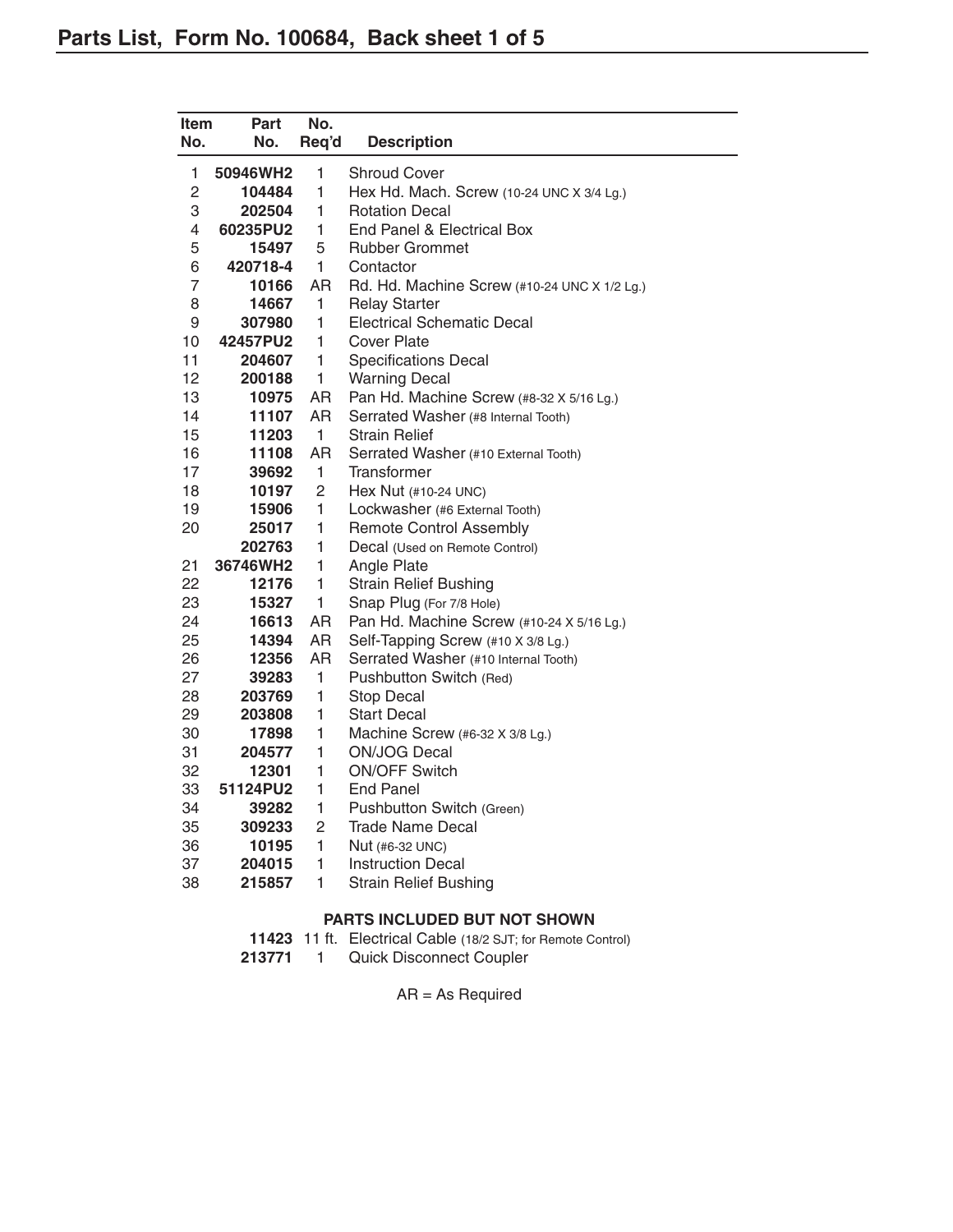**TOP VIEW**



| Item<br>No. | Part<br>No.    | No.<br>Reg'd | <b>Description</b>                                    | <b>Item</b><br>No. | Part<br>No. | No.<br>Reg'd | <b>Description</b>                               |
|-------------|----------------|--------------|-------------------------------------------------------|--------------------|-------------|--------------|--------------------------------------------------|
|             | 204609         |              | Motor Leads Decal                                     | 10                 | 10672       |              | Straight Fitting (1/4 M NPTF X                   |
| 2           | 15497          |              | <b>Rubber Grommet</b>                                 |                    |             |              | $1/4$ M NPTF)                                    |
| 3           | 307439         | 8 ft.        | Electrical Cable (12/3 SJTO)                          | 11                 | 10618       |              | Tee Fitting $(1/4$ NPTF M X F X F)               |
| 4           | 14394          |              | Self-tapping Screw (#10 X 3/8 Lg.)                    | 12                 | 10676       |              | Straight Fitting (3/8 M NPTF X)<br>$1/4$ F NPTF) |
| 5<br>6      | 12356<br>10575 | 4            | Lockwasher (#10 Internal Tooth)<br><b>Drive Screw</b> | 13                 | 13272       |              | Plug $(1/4$ NPT)                                 |
|             | 9625           |              | <b>Pressure Switch</b>                                | 14                 | 9610        |              | Automatic Valve (See Form<br>#101200)            |
|             |                |              | (See Form #100589)                                    | 15                 | 11310       |              | <b>Straight Fitting</b>                          |
| 8           | 17946          |              | Pressure Gauge                                        |                    |             |              |                                                  |
| 9           | 12740          |              | Straight Fitting (1/4 F NPTF X<br>$1/4$ F NPTF)       |                    |             |              |                                                  |

Note: Shaded areas reflect last revision(s) made to this form.

**Sheet No. 2 of 5 Rev. 2 Date: 30 July 1997**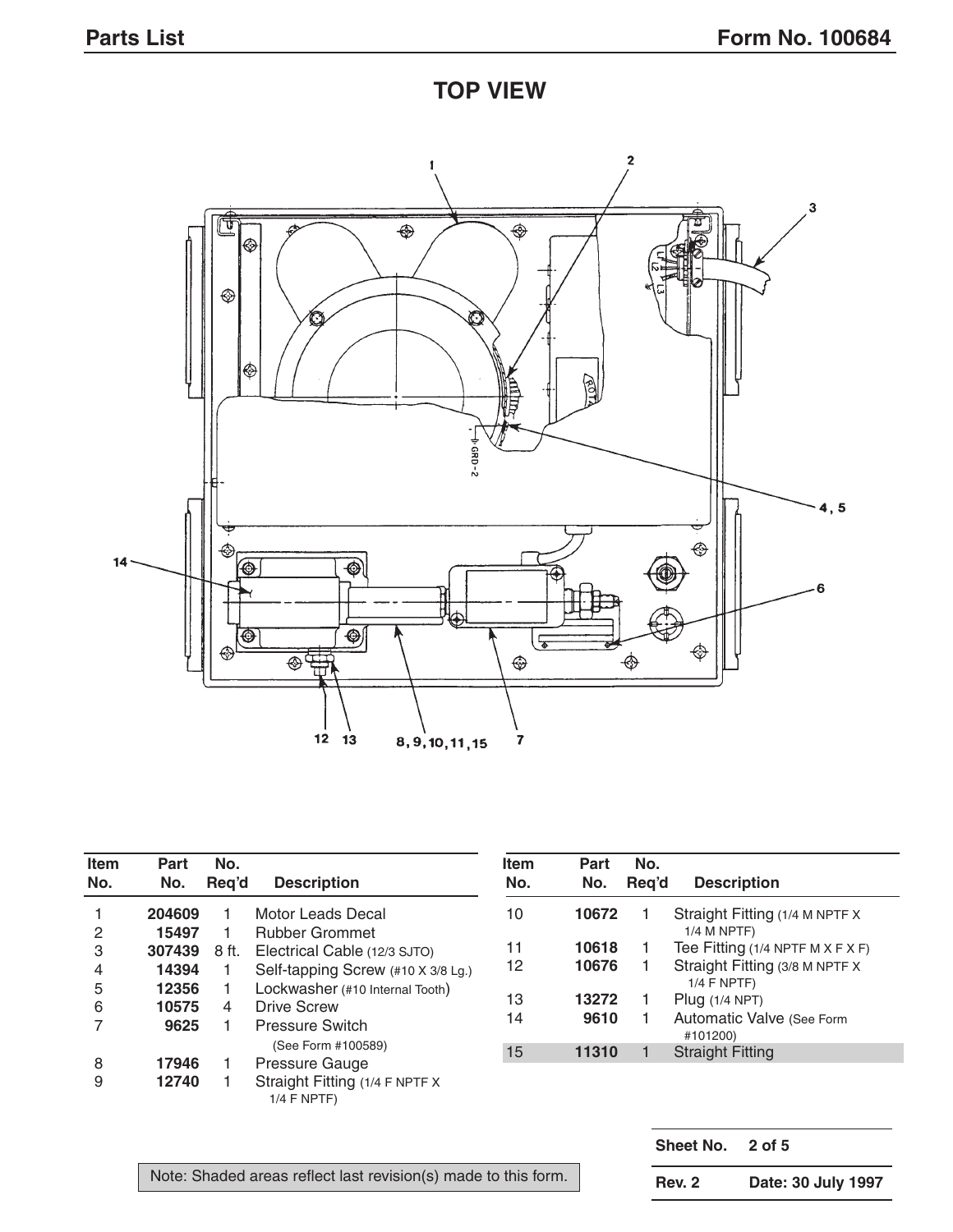

## **ELECTRICAL SCHEMATIC**

# **WARNING**

**To help prevent personal injury, all electrical work must be done by a qualified electrician.**

#### **North American & International Color Codes**

| Conductors North American International<br>LineBlackBrown |  |
|-----------------------------------------------------------|--|
|                                                           |  |
| Ground Green Green/Yellow                                 |  |

### **HYDRAULIC SCHEMATIC**

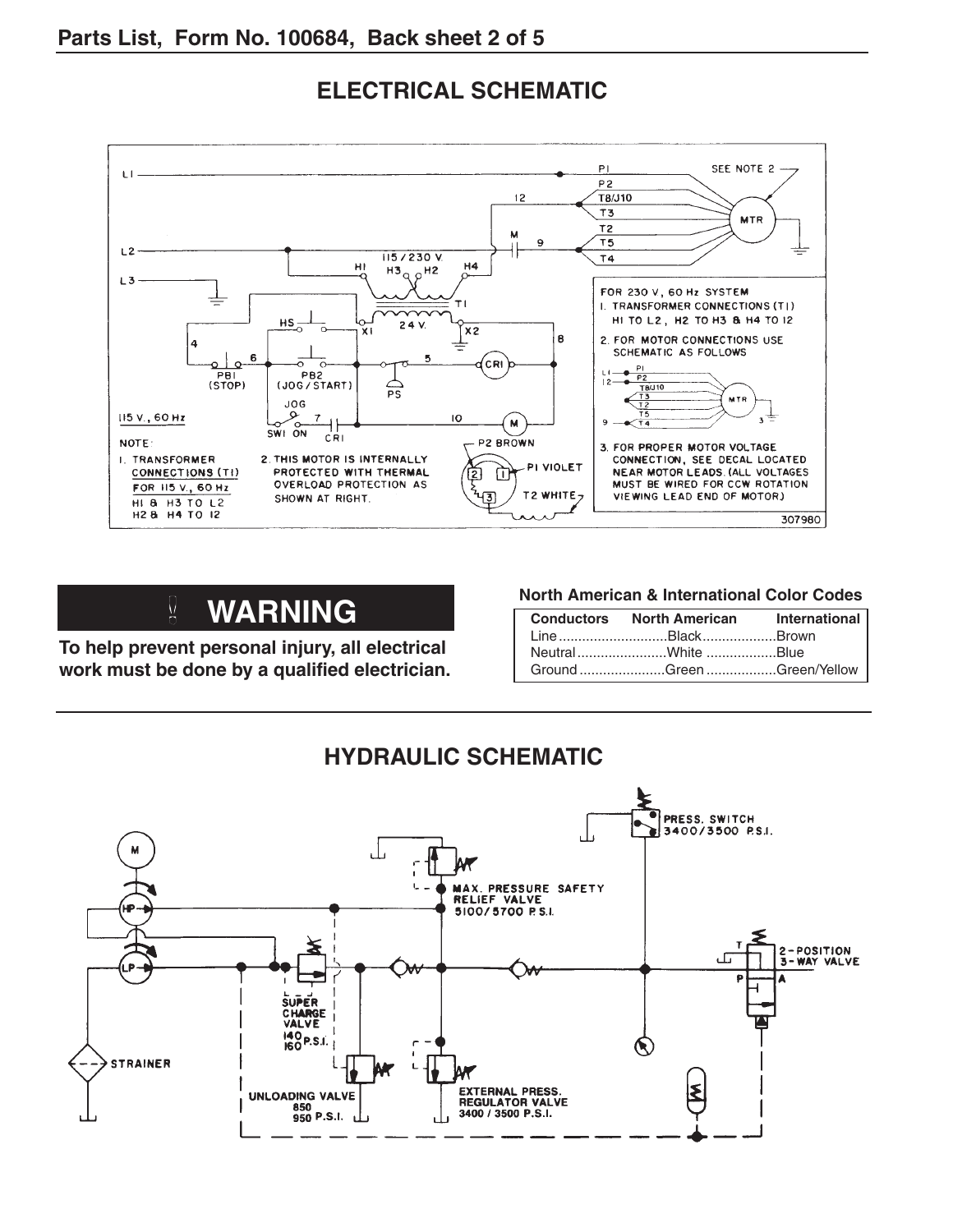#### **BASIC PUMP ASSEMBLY**



| Sheet No.     | 3 of 5             |
|---------------|--------------------|
| <b>Rev. 2</b> | Date: 30 July 1997 |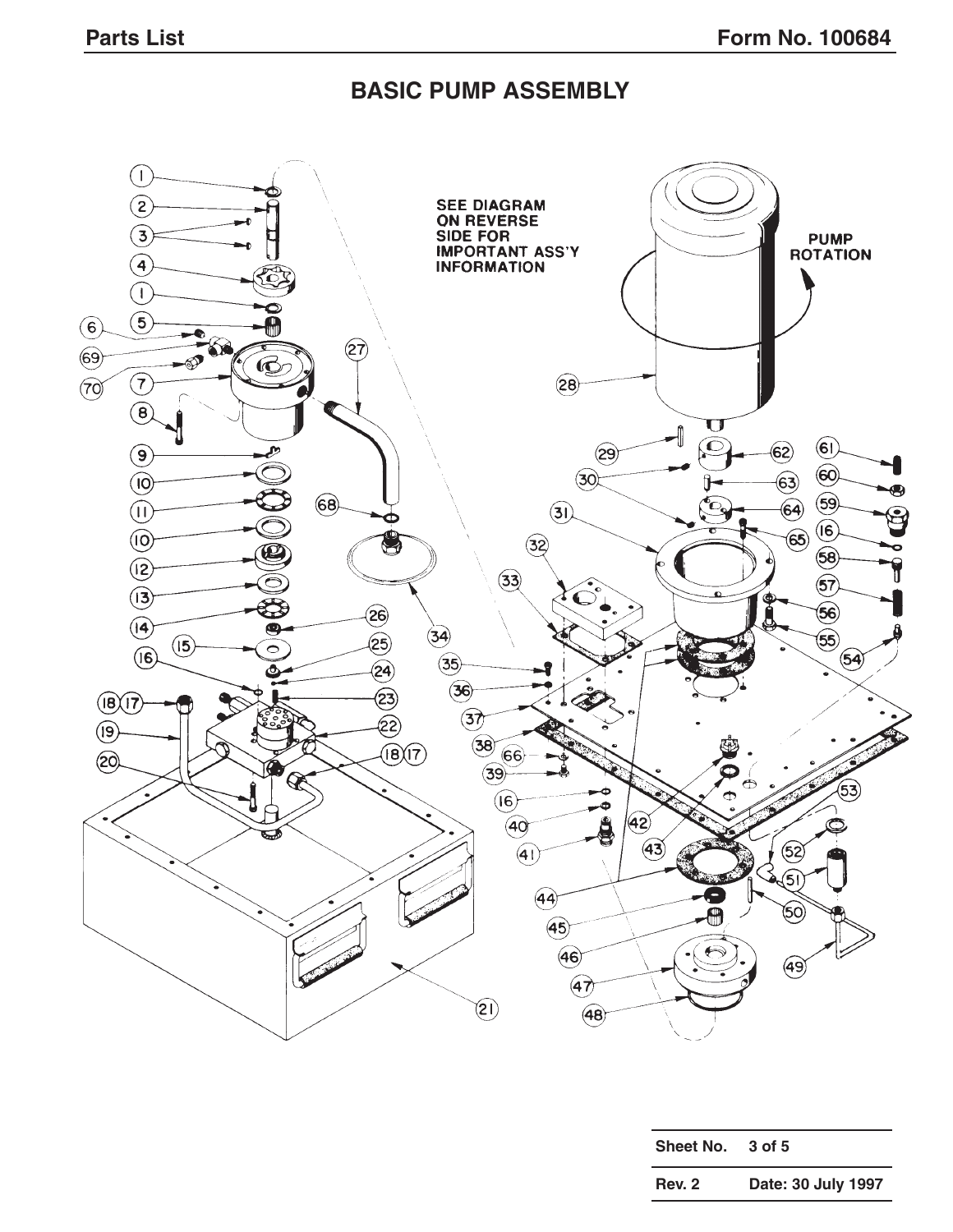| Item             | Part     | No.            |                                        | Item                                   | Part     | No.   |                                  |
|------------------|----------|----------------|----------------------------------------|----------------------------------------|----------|-------|----------------------------------|
| No.              | No.      | Req'd          | <b>Description</b>                     | No.                                    | No.      | Req'd | <b>Description</b>               |
| 1                | 12178    | 2              | Retaining Ring (5/8 Shaft)             | 37                                     | 60231WH2 | 1     | Cover Plate (.104 Thk.)          |
|                  | *12178   | З              | Retaining Ring (5/8 Shaft)             | 1<br>*60922<br>Cover Plate (.164 Thk.) |          |       |                                  |
| $\overline{c}$   | 35272    | 1              | <b>Pump Shaft</b>                      | 38                                     | 50712    | 1     | <b>Cover Gasket</b>              |
|                  | *303009  | 1              | <b>Pump Shaft</b>                      | 39                                     | 10004    | 4     | Hex Hd. Cap Screw                |
| 3                | 12179    | 2              | Woodruff Key                           |                                        |          |       | $(1/4 - 20 \times 3/8$ Lg.)      |
| 4                | 15428    | 1              | Gerotor Set                            |                                        | *10005   | 4     | Hex Hd. Cap Screw                |
| 5                | 15461    | 1              | <b>Needle Bearing</b>                  |                                        |          |       | $(1/4 - 20 \times 1/2$ Lg.)      |
| 6                | 10427    | 1              | Pipe Plug (1/8 NPTF)                   | 40                                     | 11863    | 1     | Backup Washer                    |
| $\overline{7}$   | 50705    | 1              | <b>Pump Housing</b>                    |                                        |          |       | $(1/2 \times 3/8 \times 1/16)$   |
| 8                | 10854    | 6              | Soc. Hd. Cap Screw (See NOTE           | 41                                     | 20787    | 1     | Connector                        |
|                  |          |                | Below; 1/4-20 X 1-3/4 Lg.)             | 42                                     | 20937    | 1     | <b>Filler Plug</b>               |
| $\boldsymbol{9}$ | 200397   | 1              | Key                                    | 43                                     | 200415   | 1     | Washer                           |
| 10               | 11227    | 2              | <b>Needle Thrust Race</b>              | 44                                     | 35266    | 3     | Gasket                           |
| 11               | 11228    | 1              | <b>Needle Thrust Bearing</b>           | 45                                     | 12194    | 1     | Seal                             |
| 12               | 35271    | 1              | Angle Plate                            | 46                                     | 15430    | 1     | <b>Needle Bearing</b>            |
| 13               | 15432    | 1              | Needle Thrust Race                     | 47                                     | 50706    | 1     | <b>Gerotor Pump Housing</b>      |
| 14               | 15431    | 1              | <b>Needle Thrust Bearing</b>           | 48                                     | 12504    | 1     | O-ring (3" X 2-13/16 X 3/32)     |
| 15               | 23548    | 1              | <b>Top Plate</b>                       | 49                                     | 350524   | 1     | Oil Line Ass'y with Fittings     |
| 16               | 10268    | 3              | O-ring (1/2 X 3/8 X 1/16)              |                                        |          |       | $(3/16 \text{ Dia.})$            |
| 17               | 10430    | $\overline{c}$ | <b>Tube Sleeve</b>                     | 50                                     | 13152    | 1     | Dowel Pin (3/16 X 1-1/2 Lg.)     |
| 18               | 10431    | $\overline{2}$ | <b>Tube Nut</b>                        | 51                                     | 22361    | 1     | Body                             |
| 19               | 35281    | 1              | Oil Line (3/8 Dia.)                    | 52                                     | 17065    | 1     | Flat Washer (.125 Thk.)          |
| 20               | 10022    | 5              | Soc. Hd. Cap Screw (1/4-20 X           |                                        | *14857   | 1     | Flat Washer (.062 Thk.)          |
|                  |          |                | 1-1/2 Lg.; Torque to 110/120 in. lbs.) | 53                                     | 16177    | 1     | <b>Connector Fitting</b>         |
| 21               | 60234PU2 | 1              | Reservoir                              | 54                                     | 21046    | 1     | <b>Valve Stem</b>                |
| 22               | 41833    | 1              | High Pressure Pump Ass'y               | 55                                     | 10049    | 4     | Hex Hd. Cap Screw                |
|                  |          |                | (See Sheet 4 of 5)                     |                                        |          |       | (3/8-16 X 1" Lg.)                |
| 23               | 10361    | 1              | Compression spring                     | 56                                     | 10247    | 4     | Lockwasher (For 3/8 Bolt)        |
|                  |          |                | (1/4 O.D. X 1" Lg.)                    | 57                                     | 10495    | 1     | Compression spring               |
| 24               | 10375    | 1              | Steel Ball (1/4 Dia.)                  |                                        |          |       | (1/2 O.D. X 1-5/8 Lg.)           |
| 25               | 23547    | 1              | <b>Top Bearing Plate</b>               | 58                                     | 21306    | 1     | <b>Spring Guide</b>              |
| 26               | 11814    | 1              | <b>Ball Bearing</b>                    | 59                                     | 21305    | 1     | Valve Cap                        |
| 27               | 204242   | 1              | <b>Tube Extension</b>                  | 60                                     | 10386    | 1     | Hex Nut (3/8-24)                 |
| 28               | 15435    | 1              | Motor (2 H.P., 230/460 V., 60 Hz.)     | 61                                     | 22362    | 1     | <b>Valve Adjusting Screw</b>     |
| 29               | 27778    | 1              | Square Key                             | 62                                     | 200396   |       | Coupling (See Diagram Below)     |
| 30               | 10133    | 2              | Soc. Hd. Set Screw                     |                                        | *207440  | 1     | Coupling (See Diagram Below)     |
|                  |          |                | (#10-24 X 1/4 Lg.)                     | 63                                     | 27003    | 2     | Nylon Pin                        |
|                  | *10133   | 3              | Soc. Hd. Set Screw                     | 64                                     | 27001    | 1.    | Coupling                         |
|                  |          |                | (#10-24 X 1/4 Lg.)                     | 65                                     | 10012    | 6     | Soc. Hd. Cap Screw (1/4-20 X 7/8 |
| 31               | 41838    | 1              | <b>Motor Mount</b>                     |                                        |          |       | Lg.; Torque to 110/120 in. lbs.) |
| 32               | 41839    | 1.             | <b>Valve Mounting Block</b>            | 66                                     | *10244   | 4     | Washer (For 1/4 Bolt)            |
| 33               | 200395   | 1.             | Gasket                                 | 68                                     | 10527    | 1     | O-ring (13/16 X .644 X .087)     |
| 34               | 21345    | 1.             | <b>Filter Assembly</b>                 | 69                                     | 18969    | 1.    | <b>Tee Fitting</b>               |
| 35               | 16876    | 18             | Mach. Screw (#10-24 X 1/2 Lg.)         | 70                                     | 306957   | 1     | Air Bleed Valve                  |
| 36               | 12356    | 18             | <b>Serrated Washer</b>                 |                                        |          |       |                                  |
|                  |          |                | (#10 Internal Tooth)                   |                                        |          |       | *After August 1981               |

## **Parts List, Form No. 100684, Back sheet 3 of 5**

### **GEROTOR TIGHTENING SEQ. COUPLING CLEARANCE**



**NOTE: Bolts MUST be torqued in sequence shown. Torque to 110/120 in. lbs. in increments of 50/60 in. lbs.**

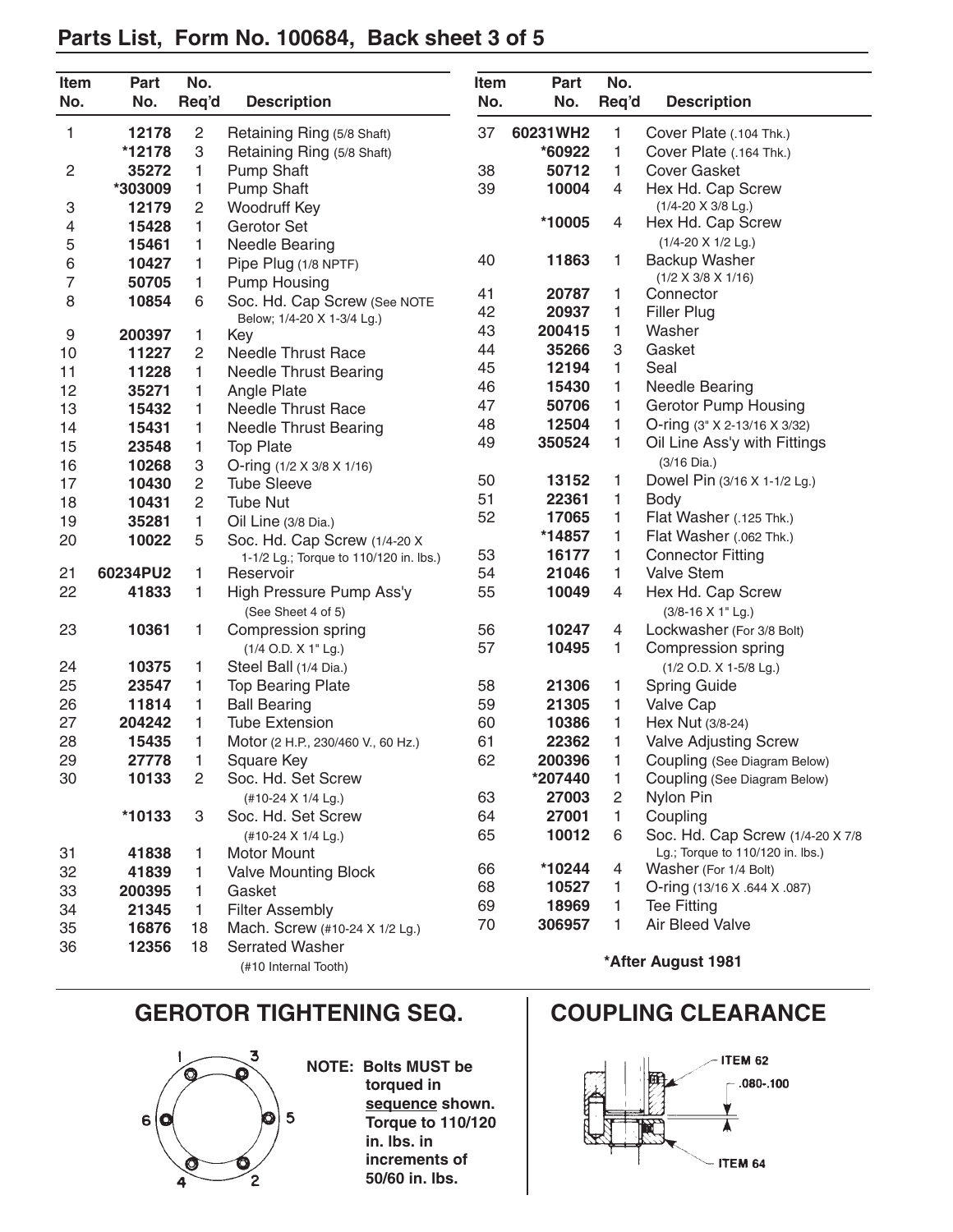**#41833 HIGH PRESSURE PUMP ASSEMBLY**



**Sheet No. 4 of 5**

**Rev. 2 Date: 30 July 1997**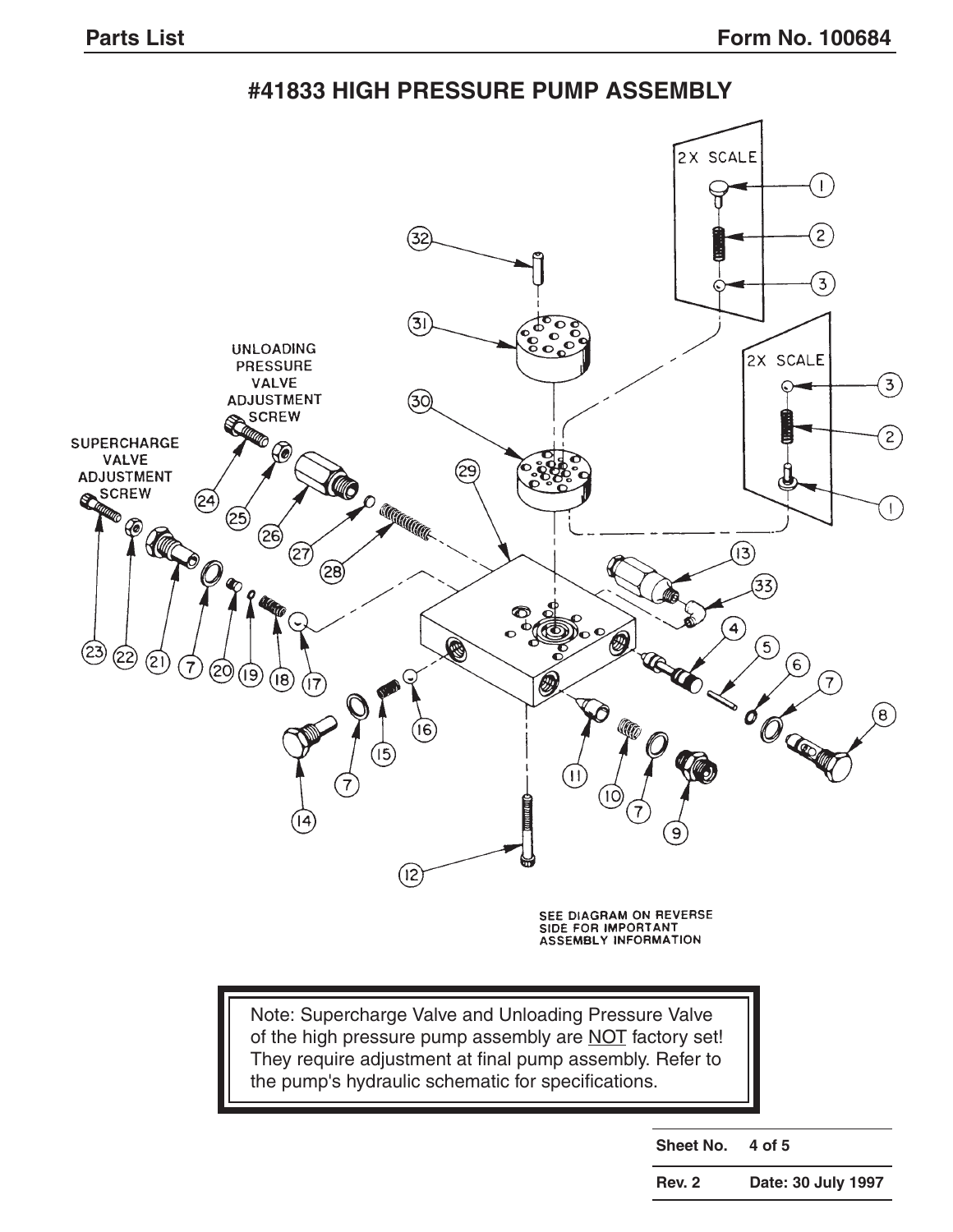| Item<br>No.      | Part<br>No. | No.<br>Req'd | <b>Description</b>                                         | Item<br>No. | Part<br>No. | No.<br>Req'd | <b>Description</b>                         |
|------------------|-------------|--------------|------------------------------------------------------------|-------------|-------------|--------------|--------------------------------------------|
| 1                | *24549      | 12           | <b>Valve Guide</b>                                         | 17          | 10379       | 1            | Steel Ball (1/2 Dia.)                      |
| 2                | *10445      | 12           | <b>Compression Spring</b><br>(5/32 O.D. X 3/4 Lg.)         | 18          | 15319       | 1            | Compression spring<br>(1/4 O.D. X 3/4 Lg.) |
| 3                | *12223      | 12           | Steel Ball (3/16 Dia.)                                     | 19          | 12099       | 1            | O-ring (9/32 X 5/32 X 1/16)                |
| 4                | 200273      | 1            | Spool                                                      | 20          | 200271      | 1            | Adapter                                    |
| 5                | 16471       | 1            | Dowel Pin (1/8 Dia. X 1" Lg.)                              | 21          | 200270      | 1            | <b>Super Charge Fitting</b>                |
| 6                | 14763       | 1            | O-ring $(7/16 \times 5/16 \times 1/16)$                    |             |             |              | (Torque to 30/35 ft. lbs.)                 |
| $\overline{7}$   | 10261       | 4            | Copper Washer (3/4 X 19/32 X                               | 22          | 10383       | 1            | Finished Jam Nut (1/4-20)                  |
| 1/32)            |             |              |                                                            | 23          | 10016       | 1            | Soc. Hd. Cap Screw                         |
| 8                | 202561      |              | <b>Actuating Pin Adapter</b>                               |             |             |              | $(1/4 - 20 \times 1$ " Lg.)                |
|                  |             |              | (Torque to 30/35 ft. lbs.)                                 | 24          | 10809       | 1            | Soc. Hd. Cap Screw                         |
| $\boldsymbol{9}$ | 20770       | 1            | Connector (Torque to 40/45 ft. lbs.)                       |             |             |              | (5/16-18 X 1-1/4 Lg.)                      |
| 10               | 10425       |              | <b>Compression Spring</b>                                  | 25          | 10385       | 1            | Finished Jam Nut (5/16-18)                 |
|                  |             |              | (3/8 O.D. X 3/4 Lg.)                                       | 26          | 36545       | 1            | <b>Unloading Fitting</b>                   |
| 11               | 20771       | 1            | Poppet                                                     |             |             |              | (Torque to 30/35 ft. lbs.)                 |
| 12               | *15318      | 7            | Soc. Hd. Cap Screw (1/4-28 X)                              | 27          | 16528       | 1            | <b>Disc</b>                                |
| 13               | 21278-50    | 1            | 2" Lg.; See Diagram Below)<br><b>Relief Valve Assembly</b> | 28          | 203031      | 1            | <b>Compression Spring</b>                  |
|                  |             |              | (Set at 5,100/5,700 PSI)                                   |             |             |              | (.300 O.D. X 1-3/4 Lg.)                    |
| 14               | 200269      | 1            | Adapter Plug (Torque to 30/35 ft.                          | 29          | *50691      | 1            | Valve Body                                 |
| lbs.)            |             |              |                                                            | 30          | *41048      | 1            | <b>Valve Head</b>                          |
| 15               | 11451       | 1            | <b>Compression Spring</b>                                  | 31          | *41063      | 1            | Pump Barrel                                |
|                  |             |              | (1/4 O.D. X 5/8 Lg.)                                       | 32          | *21628      | 6            | Piston (9/32 Dia.)                         |
| 16               | 10378       |              | Steel Ball (3/8 Dia.)                                      |             |             |              |                                            |

# **VALVE TIGHTENING SEQ.**



**NOTE: Assemble in sequence shown. Lubricate under head and on threads. Torque to 180 in. lbs.**